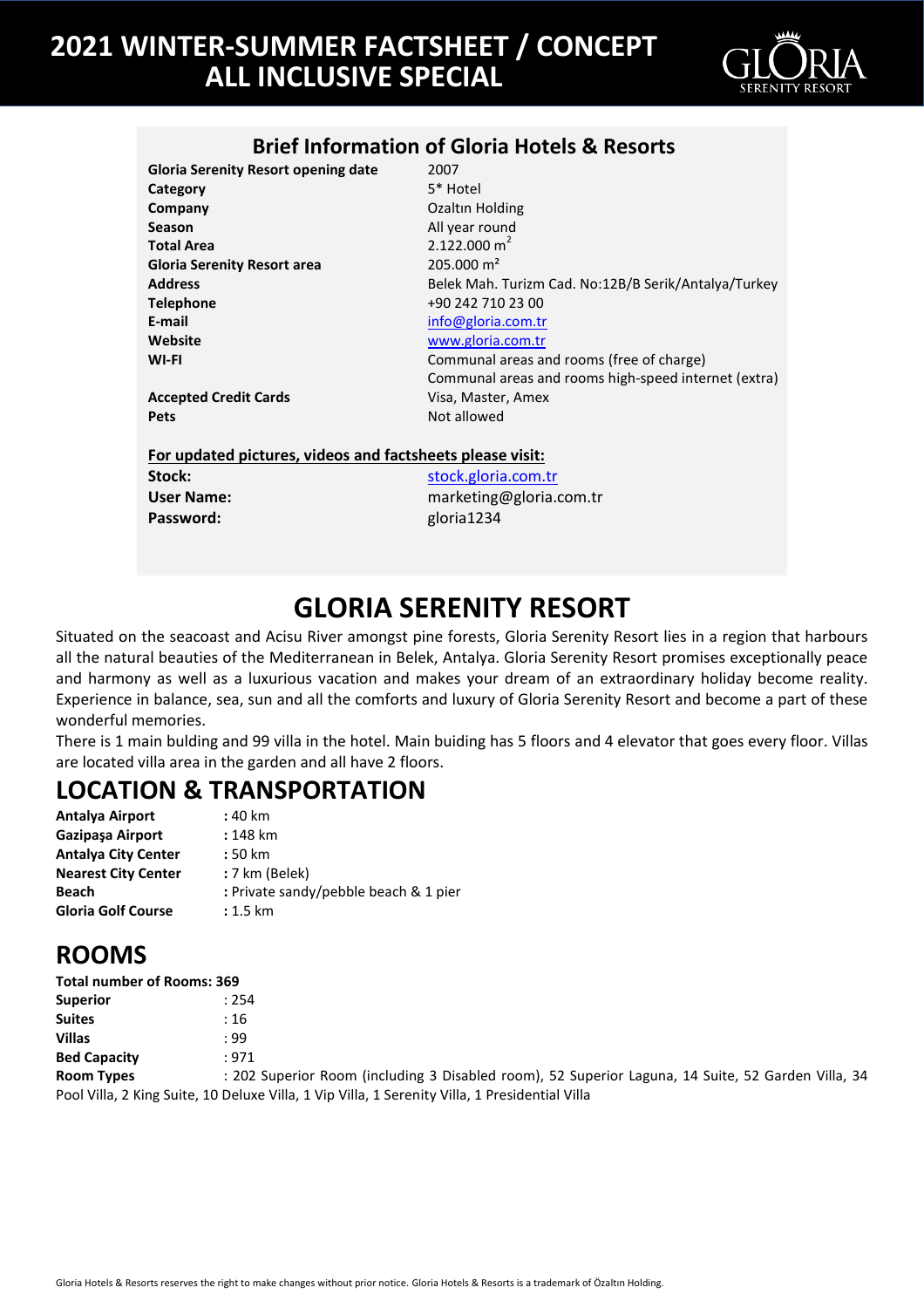

| <b>Features valid for all rooms and villas</b>           |                                              |  |  |
|----------------------------------------------------------|----------------------------------------------|--|--|
| Tea & coffee setup                                       | Central air conditioning (except for villas) |  |  |
| Kettle                                                   | Minibar (refreshed daily - free)             |  |  |
| Bathrobe, slippers, scale, Molton Brown<br>bath products | Wireless internet access                     |  |  |
| Direct dial telephone                                    | Telephone in the bathroom                    |  |  |
| Safe                                                     | Cosmetic mirror in the bathroom              |  |  |
| Pillow menu                                              | Hairdryer in the bathroom                    |  |  |
| <b>I CD-IPTV</b>                                         | DVD player (on request)                      |  |  |

**Laundry Service is subject to charge Summer and Winter seasons. Services hours between 08:00 – 00:00**

**Rooms are cleaned daily. Bed sheets and towels are changed everday.** 

#### **SUPERIOR ROOM**

Main Building, 39 sqm, parquet flooring, 1 bedroom with french or twin beds, sitting area with sofa, 1 TV, 1 bathroom with jacuzzi and walk in shower, WC, terrace or balcony (8 sqm).

- **Rooms designed for the use of disabled guests are available in Superior room type.**<br> **Rooms are no connected rooms in the botel**
- **There are no connected rooms in the hotel.**

#### **SUPERIOR LAGUNA**

Main building, 39 sqm, pool view, parquet flooring, 1 bedroom with french bed or twin beds, sitting area with sofa, 1 TV, 1 bathroom with Jacuzzi and walk in shower, WC, direct access to pool, terrace (11 sqm).

#### **SUITE**

Main building, 65 sqm, garden or pool view, parquet flooring, 1 bedroom with french bed, 1 bathroom with jacuzzi and walk in shower, WC, living room, 2 TV, balcony or terrace with jacuzzi (40 sqm).

#### **KING SUITE**

Main building, 160 sqm sea view, parquet flooring, 2 bedrooms with french bed, living room, 1 room with study room, 4 TV, dock system, changing room, 3 bathrooms with jacuzzi and walk in shower, 4 WC's, 2 separate balcony one with jacuzzi (55 sqm).

### **VILLAS**

#### **GARDEN VILLA**

Garden (at GSR Villas area), 86 sqm, garden view, duplex, living room with parquet flooring, 2 bedrooms with carpet floor, king bed at master bedroom, other room has two queen beds, 2 bathrooms, master bathroom with shower and jacuzzi, another bathroom with bathtub, Molton Brown bathroom products, 2 WC's, iron and ironing board, 3 TV, dock system, dinning table, VRF (individual) air conditioning, terrace with Jacuzzi (22 sqm).

#### **POOL VILLA**

Garden (at GSR Villas area), 86 sqm, pool/garden view, duplex, living room with parquet flooring, 2 bedrooms with carpet floor, king bed at master bedroom, other room has two queen beds, 2 bathrooms, master bathroom with shower and jacuzzi, another bathroom with bathtub, Molton Brown bathroom products, 2 WC's, iron and ironing board, 3 TV, dock system, dinning table, VRF (individual) air conditioning, terrace with jacuzzi (22 sqm), shared outdoor pool,.

#### **DELUXE VILLA**

Garden (at GSR Villas area), 200 sqm, pool and golf course view, duplex, living room with parquet flooring, 3 bedrooms with carpet floor, upper floor 2 rooms, master bedroom with 1 king bed and other room with 2 queen size beds, ground floor 1 room with twin bed, 3 bathrooms, upper floor 2 bathrooms with shower and jacuzzi, ground floor 1 bathroom with shower, 3 WC's, Molton Brown bathroom products, 4 TV, dock system, dinning table, iron and ironing board, VRF (individual) air conditioning, private outdoor pool (first four villas have sea water and heating option), hammock by the pool, terrace.

#### **SERENITY VILLA**

Garden (at GSR Villas area), 200 sqm, pool, garden & golf course view, duplex, parquet flooring, living room, dining area, 3 bedrooms, upper floor, 1 bedroom with king size bed and jacuzzi next to bed, 2 bedrooms with twin beds ground floor), 3 WC's, 3 showers and 2 jacuzzi's (1 in upper floor and 1 on the ground floor, 1 walk-in shower), Molton Brown bathroom products, small kitchen, VRF (individual) air conditioning, hammock by the pool, a shared outdoor pool, terrace (24 sqm).

#### **VIP VILLA**

Garden (at GSR Villas area), 400 sqm, pool, garden & golf course view, duplex, elevator, parquet flooring, 4 bedrooms, upper floor 1 king size bed and 2 room with queen size beds, ground floor 1 bedroom with french bed, 4 bathrooms, ground floor 1 bathtub with shower, upper floor 3 shower and jacuzzi, 5 WC's, Molton Brown bathroom products, spacious living room, bar, dining area, kitchen, study room, fitness area with jacuzzi(with shower), steam room, sauna, 2 massage bed, private outdoor pool (sea water and heating option), hammock by the pool, VRF (individual) air conditioning, terrace (200 sqm), private parking lot.

#### **PRESIDENTIAL VILLA**

Garden (at GSR Villas area), 1400 sqm, garden, pool & golf course view, duplex, elevator, parquet flooring, 6 bedrooms, all on upper floor, 2 french bed, 1 king size bed and 3 twin beds, ground floor 2 bedroom for butler, 6 bathrooms , 2 with jacuzzi and shower, 1 with jacuzzi, 3 with walk-in shower, 9 WC's, Molton Brown bathroom products , fitness area, Turkish bath, sauna, spa area with jacuzzi and massage room(with shower), game room and billiard, cinema, living room, bar, kitchen, dining area, VRF (individual) air conditioning, private outdoor pool(heated), hammock by the pool, ground floor terrace (300 sqm), upper floor balcony with jacuzzi, private parking lot.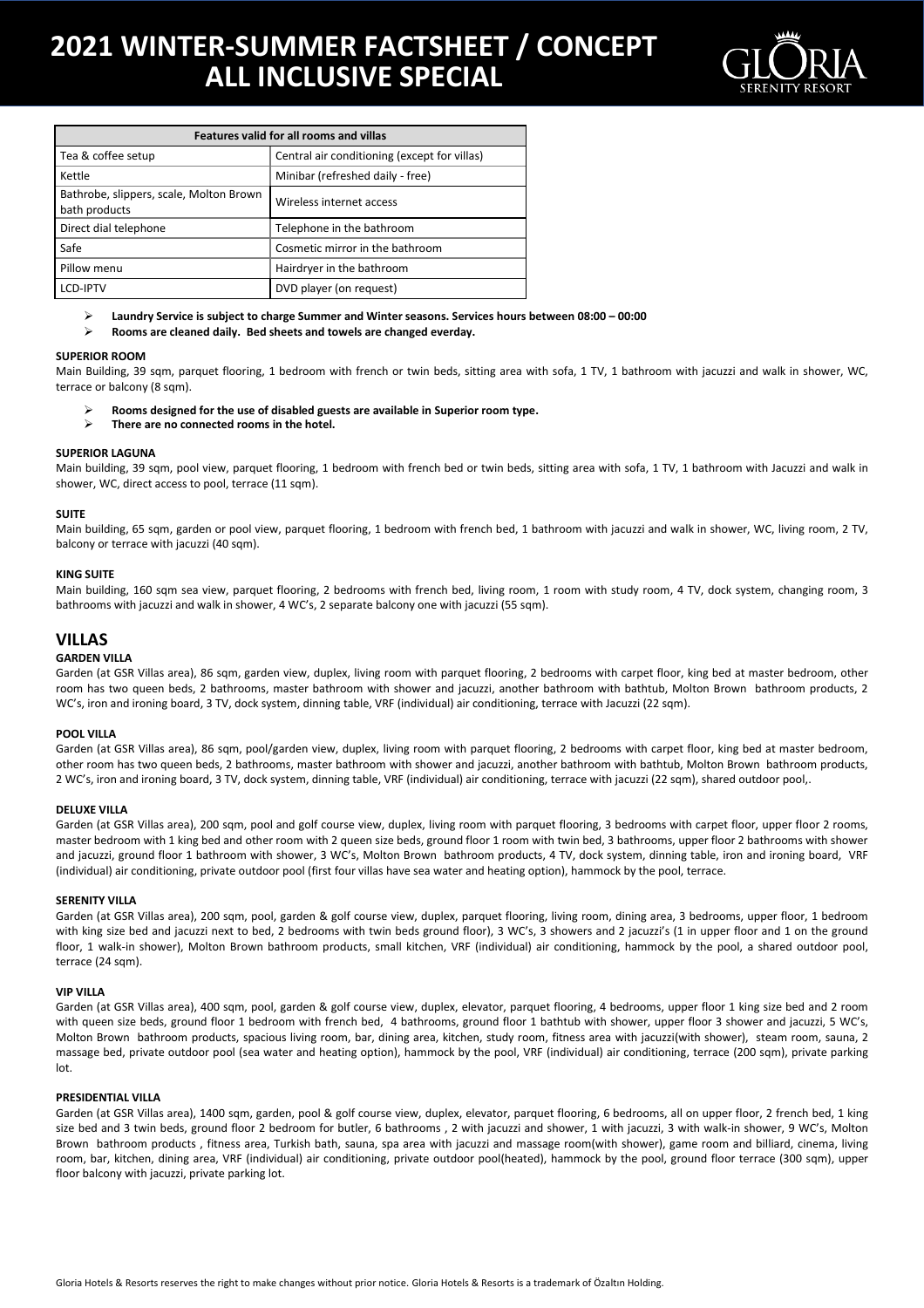

| <b>GLORIA SERENITY RESORT PRIVILEGED SERVICES</b><br><b>FOR SPECIAL ROOM TYPES</b> | <b>GARDEN</b><br><b>VILLA</b> | <b>POOL</b><br><b>VILLA</b> | <b>KING</b><br><b>SUITE</b> | <b>DELUXE</b><br><b>VILLA</b> | <b>SERENITY</b><br><b>VILLA</b> | <b>VIP</b><br><b>VILLA</b> | <b>PRESIDENTIAL</b><br><b>VILLA</b>                             |
|------------------------------------------------------------------------------------|-------------------------------|-----------------------------|-----------------------------|-------------------------------|---------------------------------|----------------------------|-----------------------------------------------------------------|
| Villa guest relations service                                                      |                               |                             |                             |                               |                                 |                            |                                                                 |
|                                                                                    |                               |                             |                             |                               |                                 |                            |                                                                 |
| Private Butler                                                                     |                               |                             |                             |                               |                                 |                            |                                                                 |
| Private Maid                                                                       |                               |                             |                             |                               |                                 |                            |                                                                 |
| <b>Private Cook</b>                                                                |                               |                             |                             |                               |                                 |                            |                                                                 |
| Laundry service                                                                    |                               |                             |                             |                               |                                 |                            |                                                                 |
| Buggy                                                                              |                               |                             |                             |                               |                                 |                            |                                                                 |
| Pavilion                                                                           |                               |                             |                             |                               |                                 |                            |                                                                 |
| 5 A'la Carte Restaurants in all Gloria Hotels (except<br>extra ones)               |                               |                             |                             |                               |                                 |                            |                                                                 |
| All Inclusive in 3 hotels' outlets                                                 |                               |                             |                             |                               |                                 |                            |                                                                 |
| 24 hours room service (according to the menu)                                      |                               |                             |                             |                               |                                 |                            |                                                                 |
| Special welcome setup and exclusive booklet setup                                  |                               |                             |                             |                               |                                 |                            |                                                                 |
| Turn down service                                                                  |                               |                             |                             |                               |                                 |                            |                                                                 |
| Wireless internet                                                                  |                               |                             |                             |                               |                                 |                            |                                                                 |
| High speed wireless internet                                                       |                               |                             |                             |                               |                                 |                            |                                                                 |
| Transfer airport-hotel-airport                                                     |                               |                             |                             |                               |                                 |                            |                                                                 |
| Fast Track service in airport                                                      |                               |                             |                             |                               |                                 |                            |                                                                 |
| Babysitting (1-12 years)                                                           |                               |                             |                             |                               |                                 |                            |                                                                 |
| Route 66 Restaurant breakfast 08:00-11:00                                          |                               | ✓                           |                             |                               |                                 |                            |                                                                 |
|                                                                                    |                               |                             |                             | ∗                             | 50% discount                    |                            | $\bullet$ Subject to charge $\vert \sqrt{\vert}$ Free of charge |

**Only Deluxe Villas have shared butler service.**

### **FOOD & BEVERAGE SERVICES**

### **MAIN RESTAURANT**

| TETRASOMIA MAIN RESTAURANT BUFFET  | <b>SUMMER</b>   | <b>WINTER</b>   |
|------------------------------------|-----------------|-----------------|
| Tetrasomnia Restaurant - Breakfast | $07:00 - 10:30$ | $07:00 - 10:30$ |
| Tetrasomnia Restaurant – Lunch     | $12:30 - 14:30$ | $12:30 - 14:30$ |
| Tetrasomnia Restaurant - Dinner    | $19:00 - 21:30$ | $18:30 - 21:00$ |
| <b>Brasserie Restaurant</b>        | 24 hours        | 24 hours        |

### **A LA CARTE RESTAURANTS**

#### **AKA À LA CARTE RESTAURANT**

Embark on a unique culinary journey at Aka A La Carte Restaurant and taste the fascinating Japanese flavors with authentic spices and sauces.

#### **SERENITY STEAK HOUSE À LA CARTE RESTAURANT**

Meat varieties in a cousy athmosphere. You will have unforgettable time in the Serenity Steakhouse Restaurant.

#### **LE JARDIN AU PRINTEMPS À LA CARTE RESTAURANT**

Dine on the formal French dining at its best presented by our highly experienced chefs

#### **RIVER LANDING FISH À LA CARTE RESTAURANT**

Elevate your dining experience to an exquisite selection of fresh seafood at River Landing Fish Restaurant, peculiarly built by the river.

#### **LA TRATORIA ROMANA À LA CARTE RESTAURANT**

Taste the selected delicacies of Italian cuisine from the magical hands of the Serenity kitchen team. Distinguished wine menu consisting of Italian brand experience is waiting for you.

| A LA CARTE RESTAURANTS (Free of charge)            | <b>SUMMER</b>   | <b>WINTER</b>   |
|----------------------------------------------------|-----------------|-----------------|
| AKA À La Carte (Japanese)                          | $19:00 - 23:00$ | $19:00 - 23:00$ |
| Serenity Steak House A La Carte (Steak)            | $19:00 - 23:00$ | $19:00 - 23:00$ |
| Le Jardin Au Printemps À La Carte (French)         | $19:00 - 23:00$ | $19:00 - 23:00$ |
| La Tratoria Romana A La Carte Restaurant (Italian) | $19:00 - 23:00$ | Closed          |

| A LA CARTE RESTAURANTS (Subject to charge) | <b>SUMMER</b>   | <b>WINTER</b> |
|--------------------------------------------|-----------------|---------------|
| River Landing À La Carte (Fish)            | $19:00 - 23:00$ | Closed        |

- **Dinner reservations for A la Carte Restaurants can be made 2 days in advance at the Guest Relations desk. (upon availability each restaurant can be reserved once per week)**
- **Food & beverage services in other Gloria Hotels & Resorts are extra (50% discount). (Gust can benefit Gloria Golf Resort-Greek and Turkuaz A La Carte Restaurant on the cover fee and 50% discount from menu. Villa or VIP concept guests can benefit only charged for the cover fee.)**
- **The days that a la carte restaurants serve can be changed depending on the intensity of the operation.**
- **Food & beverage services at Gloria Golf Club are extra.**

### **SNACK RESTAURANTS**

#### **LA TRATTORIA ROMANA RESTAURANT**

Meet the generous, gourmet Italian cuisine at La Trattoria Romana, which provides you a stunning ambiance with the most spectacular river view.

#### **TRACES BEACH RESTAURANT**

Enjoy snack menu on the beach with spactacular sea view.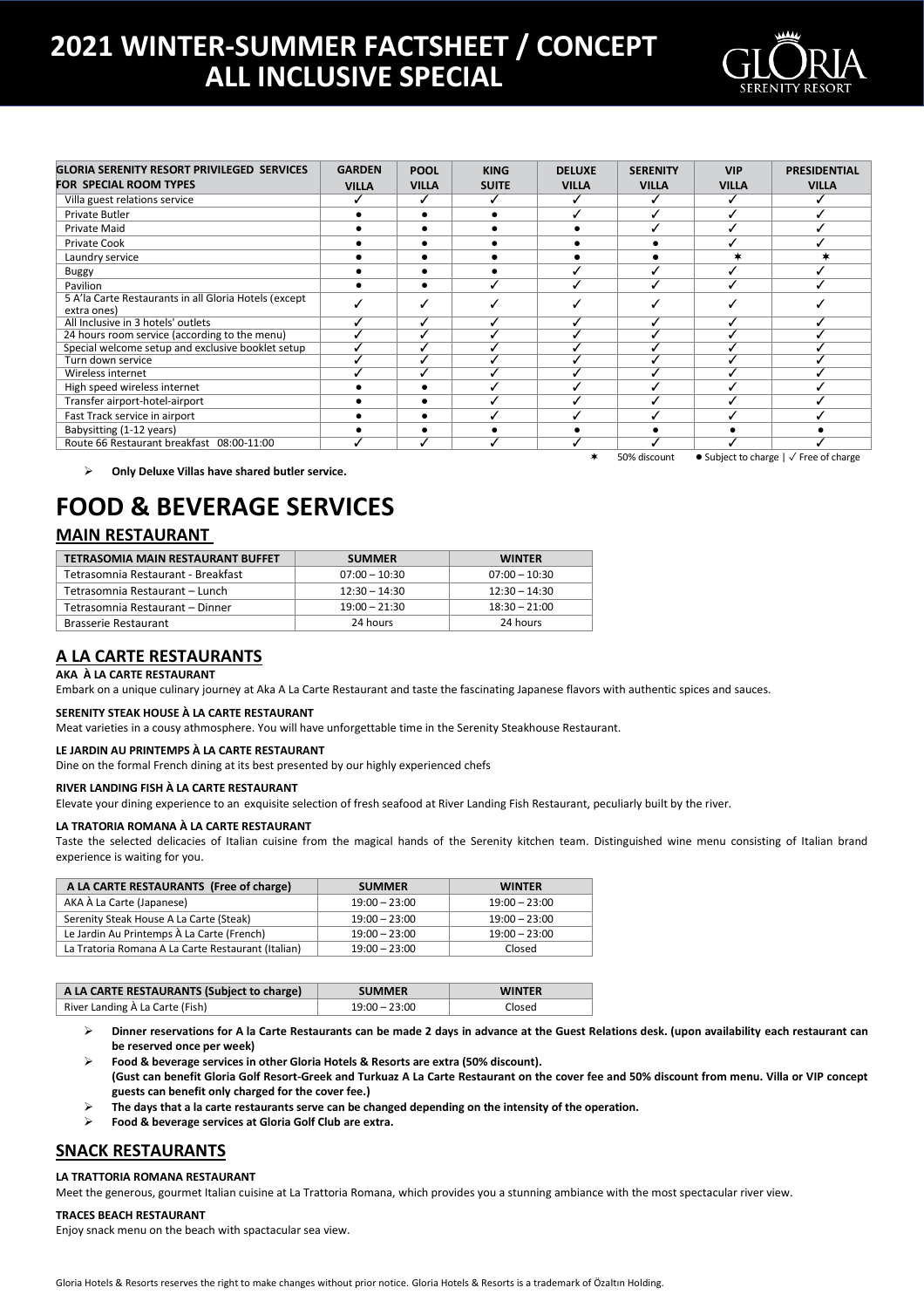

#### **ROUTE 66 RESTAURANT**

Treat yourself to a delicious classical Route 66 Villa Restaurant steak while enjoying the amazing sea view and Gloria's sophisticated landscape.

| <b>SNACK RESTAURANTS</b>       | <b>SUMMER</b>   | <b>WINTER</b> |
|--------------------------------|-----------------|---------------|
| La Trattoria Romana Restaurant | $12:00 - 16:00$ | Closed        |
| Traces Beach Restaurant        | $12:00 - 18:00$ | Closed        |
| Route 66 Restaurant            | $12:30 - 16:00$ | Closed        |

| <b>ICE CREAM</b>              | <b>SUMMER</b>    | <b>WINTFR</b>    |
|-------------------------------|------------------|------------------|
| <b>Traces Beach Snack</b>     | $12:00 - 18:00$  | Closed           |
| La Trattoria Snack Restaurant | $12:00 - 17:00$  | Closed           |
| Route 66 Snack Restoran       | $12:30 - 16:00$  | Closed           |
| Main Restaurant (everyday)    | Lunch and Dinner | Lunch and Dinner |

#### **GLORIA PATISSERIE**

Daily cooked delicious pastry, cookies, muffins, pies and more... Treat yourself in the Gloria Patisserie where you can find a fine selection of patisseries and savories available to enjoy. **Open all year between 11:00 – 18:00 free of charge**

#### **BARS**

#### **ELLA FITZGERALD LOBBY BAR**

Indulge yourself with an extensive selection of drinks in the elegantly decorated indoor lounge or splendid terrace ambiance of the 24-hour open Ella Fitzgerald Lobby Bar.

#### **TRACES BEACH BAR**

Enhance your beach time experience in comfort and relish an extensive selection of drinks offered by Traces Beach Bar.

#### **DOCKS PIER BAR**

Savor the appeal of the unique Mediterranean ambiance on the Serenity Resort dock.

#### **WURLITZER KARAOKE BAR**

Experience one of the most fun moments of your vacation at our Wurlitzer Karaoke Bar, an elegantly decorated lounge equipped with the latest high-tech facilities.

#### **All local alcoholic and non-alcoholic beverages and some import alcoholic beverages are offered free of charge**

| <b>BARS</b>                                  | <b>SUMMER</b>   | <b>WINTER</b>                 |
|----------------------------------------------|-----------------|-------------------------------|
| Ella Fitzgerald Lobby Bar                    | 24 hours        | 24 hours                      |
| <b>Traces Beach Bar</b>                      | $09:00 - 19:00$ | Closed                        |
| Dock's Pier Bar                              | $09:00 - 20:00$ | Closed                        |
| Wall Street Bar                              | Closed          | $16:00 - 00:00$               |
| Wurlitzer Karaoke Bar (Entertainment Center) | $16.00 - 00.00$ | $16:00 - 00:00$               |
| La Trattoria Bar                             | $10:00 - 18:00$ | Closed                        |
| Insomnia Disco Bar(Entertainment Center)     | $23.00 - 02.00$ | 23:00-02:00 only on Saturdays |
| Arena Bar (amphitheater)                     | During shows    | Closed                        |
| Route 66 Bar                                 | $08:00 - 20:00$ | Closed                        |
| Relax Vitamin Bar (SPA center)               | $09.00 - 20.00$ | $09:00 - 20:00$               |

| <b>EXCLUSIVE BAR SERVICES</b>                    | <b>SUMMER</b>   | <b>WINTER</b>   |
|--------------------------------------------------|-----------------|-----------------|
| Fresh Fruit Juice at Lobby Bar                   | 24 hours        | 24 hours        |
| "Barista" Coffee Station at Lobby Bar            | $08:00 - 00:00$ | $08:00 - 00:00$ |
| Detox & Fresh Fruit Juices at main<br>restaurant | $07:00 - 10:30$ | $07:00 - 10:30$ |

| <b>ROOM SERVICE</b>                                                                                                                                                                                        | <b>SUMMER</b>                             | <b>WINTER</b>                            |
|------------------------------------------------------------------------------------------------------------------------------------------------------------------------------------------------------------|-------------------------------------------|------------------------------------------|
| Room Service (according to the menu)                                                                                                                                                                       | Free of charge between<br>$23:00 - 07:00$ | Extra                                    |
| Minibar (water, tea, coffee, mineral<br>water, fruit juice, ice tea, cola, sprite,<br>fanta, tonic water, beer, 5cl viski, 5cl<br>votka, 5cl gin, chocolate, crispy apple<br>chips, candy, biscuit, chips) | Refreshed once a day /<br>free of charge  | Refreshed once a day / free of<br>charge |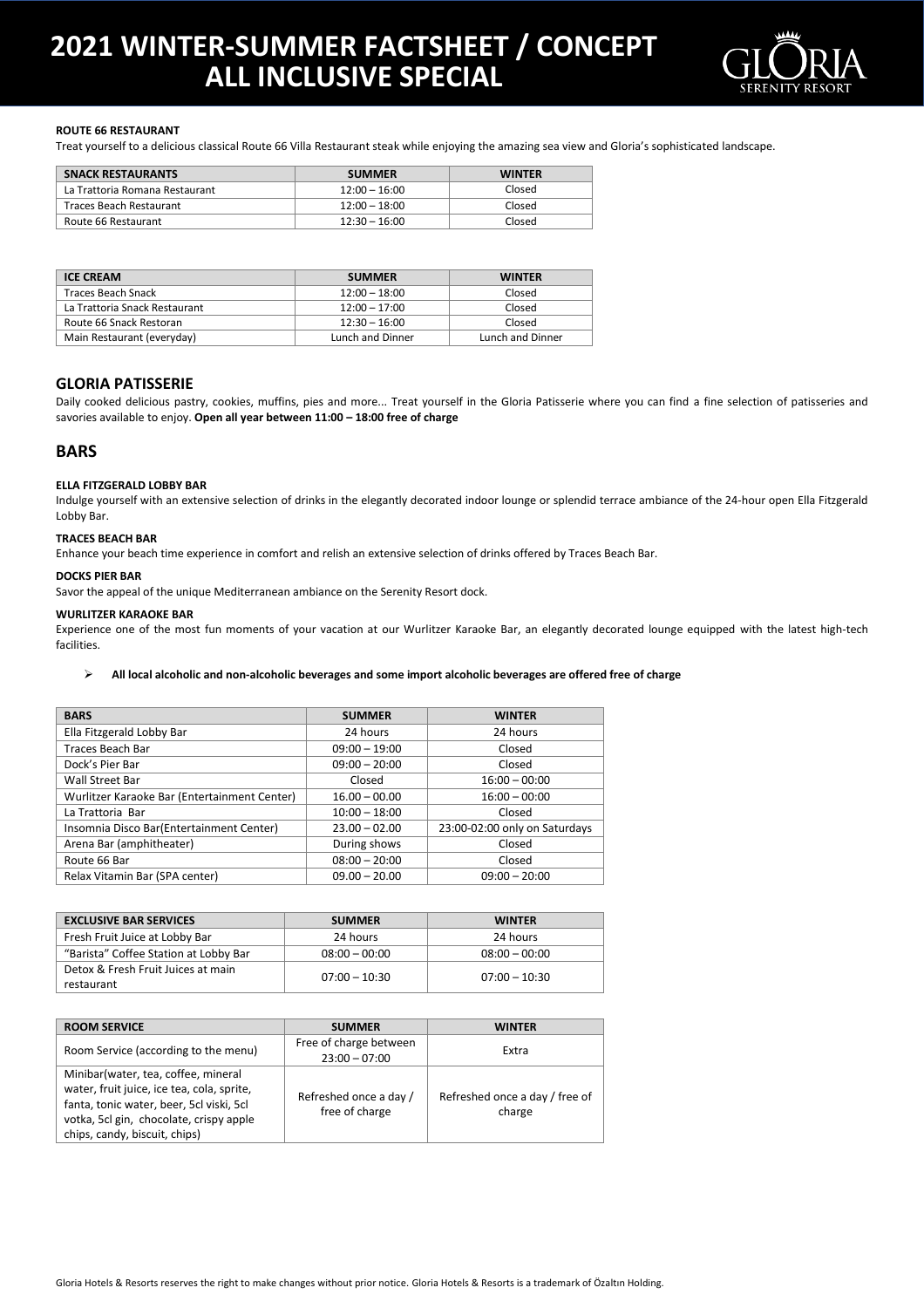

### **POOLS & BEACH**

A carefully maintained and protected natural beach, that is surrounded by lush flora and fauna, the deep blue water of the Mediterranean, a pier offering fun and entertainment and a unique architecture with a main pool encircling the main building, just one step away...

#### **POOLS**

Gloria Serenity Resort offers both children and adult outdoor / indoor pools. Outdoor pools are located within a lovely garden area where you'll enjoy the surrounding nature of native birds as they frolic among the greenery.

#### **BEACH**

With the Blue Flag award 400 m long, sand and pebble beach. Natural area within the greenery, pavilions each more stylish than the other and an attractive dock. Here the time will pass more joyful than anywhere else.

#### **PAVILIONS (subject to charge)**

Our chic beach pavilions offer privacy for those who prefer to be alone, or for families who desire their own space.Pavilions come with their special butler service, who attends to the needs throughout the day. There's no better way to spend a day at the beach in style.

Free sun beds and towels are available around the pool and on the beach.<br> **Consider and closing dates and hours of the beach and nools may change a** 

**Opening and closing dates and hours of the beach and pools may change according to the weather conditions.**

| <b>BEACH SERVICES</b>                    | <b>SUMMER</b>   | <b>WINTER</b> |
|------------------------------------------|-----------------|---------------|
| Pavilion (subject to charge)             | $09:00 - 18:00$ | Closed        |
| Privileged beach services (periodically) | $10:00 - 18:00$ | Closed        |
| Water Sports (subject to charge)         | $08:00 - 20:00$ | Closed        |

| <b>GLORIA SERENITY RESORT POOLS</b>        | <b>OUTDOOR</b> | <b>INDOOR</b> | <b>SEA</b><br><b>WATER</b> | <b>FRESH</b><br><b>WATER</b> | <b>DEPTH</b>  | m <sub>2</sub> | <b>SUMMER</b> | <b>WINTER</b>                                   |
|--------------------------------------------|----------------|---------------|----------------------------|------------------------------|---------------|----------------|---------------|-------------------------------------------------|
| Outdoor Pool                               |                |               |                            | ✓                            | 140 cm-200 cm | 4.070 sqm      | 08:00-20:00   | Closed                                          |
| Outdoor childrens pool                     |                |               |                            | ✓                            | 48 cm         | 65 sqm         | 08:00-20:00   | Closed                                          |
| Outdoor Sea Water Pool                     |                |               | √                          |                              | 140 cm-200 cm | 3.621 sqm      | 08:00-20:00   | Closed                                          |
| Indoor Pool (At Serenity SPA)              |                | ✓             |                            | ✓                            | 140 cm        | $273$ sqm      | 08:00-20:00   | 08:00-20:00/heated                              |
| Indoor childrens Pool (at Serenity<br>SPA) |                | ✓             |                            | ✓                            | 44 cm         | 11 sqm         | 08:00-20:00   | 08:00-20:00/heated                              |
| Deluxe Villa Pool                          |                |               | ✓                          | ✓                            | 140 cm        | 52 sqm         |               | *Choice of fresh water<br>or sea water (heated) |
| Serenity Villa Pool(shared pool)           |                |               |                            | ✓                            | 140 cm        | $196$ sqm      |               | Closed                                          |
| <b>VIP Villa Pool</b>                      |                |               | ✓                          | ✓                            | 140 cm        | 92 sqm         |               | *Choice of fresh water<br>or sea water (heated) |
| Presidential Villa Pool                    |                |               | ✓                          | ✓                            | 140 cm        | $133$ sqm      |               | *Choice of fresh water<br>or sea water (heated) |

#### **\*According to the request**

#### **AQUAPARK**

- **EXECUTE:** Our guest can use aquapark facilities in Gloria Golf Resort.<br> **Opening and closing dates and hours of the Aquapark may<br>
it is not permited to use AQUAPARK pool during closed hour**
- **Opening and closing dates and hours of the Aquapark may change according to the weather conditions.**
- **It is not permited to use AQUAPARK pool during closed hours.**
- **Aquapark open between 1st – 15th April and 15th-31st of October depend on the weather conditions. Hotel management reserves the right to make changes without prior notice.**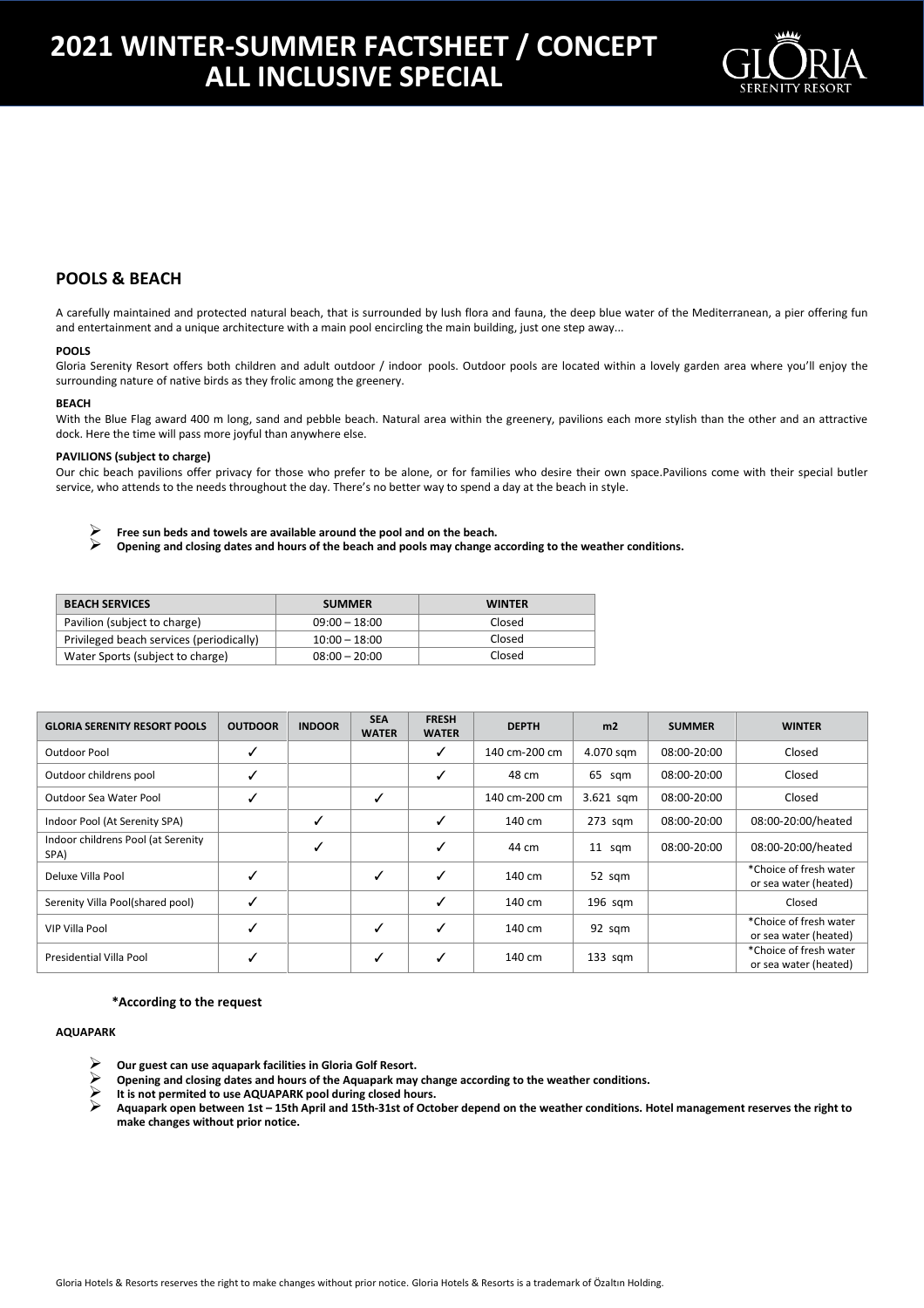



#### **GOGI VIM CLUB (Very Important Minis) 1 - 3 years**

**ACCESSORIES (Kindly requested to contact the guest relations)**

#### Free services

Provided one of each item according to the numbers of babies in the family: Baby bottle, baby bottle cleaning brush, pacifier (+6 month), baby feeding spoon, baby nail scissors, wet wipes (travel size), diaper (provided in case of emergency)

Products use in Gogi Kids Club: Baby bottle heater, thermometer, and sterilizer (our guests can contact guest relatins to use these products in their rooms).

In the rooms: Baby cot, bed rail, potty toilet seat, potty seat, stool for sink, baby bath tub.

Glorian Baby Kit (0-3 years): Chicco brand baby hair + body shampoo, baby lotion, loofa and bathrope for baby or children (till 12 years)

#### **NUTRITION and WWW (What-When-Where) Service (kindly requested to contact the guest relations)**

Our Guests can provide recipes to Guest Relations. The food can be served wherever and whenever they want.

Also guests can use the Gogi Kids Club kitchen to prepare food for their babies.

HIPP products serves at main restaurant such as, HIPP organic infant milk (powdered), organic rice pudding, fruit juice, HIPP organic tea, wholegrain base foods, HIPP organic biscuits, snacks. Also as jar foods; organic vegetable and fruit and wholegrain products.

High chairs located at all our restaurants free of charge.

Extra services: Baby walker, baby stroller, baby monitor

#### **GOGI KIDS CLUB 4 - 12 years**

Children's Gogi Kids Club offers a safe and fun world for our little guests. Handcraft activities, sport activities, competitions, shows and birthday parties are all especially for little ones.

#### **GOGI FUN JUNGLE 1 - 14 years**

In a lush nature, indoor and outdoor playground equipment for children is provided. Children under 5 years of age can benefit from Fun Jungle under their parents supervision. Comfyland 01 – 06 yearsş, Gogi Town 1 - 12 years, Crazy Jungle 5 -12 years, Game Zone 5 - 14 years.

#### **TEENAGE CLUB 13 - 17 years (between 01.06-30.09)**

Billiards, mini football, darts, water sports (extra), table tennis, basketball, volleyball, aquapark, DJ course.

#### **BABYSITTING 1-12 years\***

By arranging a reliable babysitting service at VIM, you can keep enjoying other facilities of Gloria Hotels & Resorts. You are kindly requested to contact the Guest Relations or Gogi Kids Club in advance, ideally min. 24 hours notice in order to use the babysitting service (upon availability). However, we will do our best to accommodate last minute requests.

\*Babysitting services are provided for children over the age of 1 and up to a maximum of 3 hours (subject to availability, subject to additional payment).

#### **CHILDREN'S BUFFET**

**At Main Restaurant between 1 May- 31 October**

Lunch 12:30-14:30 Dinner 19:00-21:30

**Food services between 1 May – 30 September at Gogi Fun Jungle. From 1 October till 31 October room service will serve foods. Gogi Kid Club staff will help following requests.** 

Lunch 12:00 – 14:00 Dinner 18:00 – 20:00 Cakes, fruits, fruit juices 10:00 - 18:00

**At Gogi Kids Club,** we serve cakes and juice every day at 16:30.

| <b>KIDS ACTIVITIES</b>                                                                                                | <b>SUMMER</b>                                                                                                                                                                                                                                                                           | <b>WINTER</b>                                                                                                                           |
|-----------------------------------------------------------------------------------------------------------------------|-----------------------------------------------------------------------------------------------------------------------------------------------------------------------------------------------------------------------------------------------------------------------------------------|-----------------------------------------------------------------------------------------------------------------------------------------|
| Gogi Fun Jungle<br>$1-14$ years<br>Under 5 years must be accompanied with parents                                     | Between 01.04-30.04 only indoor areas<br>11:30*-12:30* / 16:00*-17:00* under the supervision of Gogi Kids Club staff<br>between 20:00-22:00 accompanied with parents.<br>Between 01.05-31.10 all areas open from10:00 - till 23:00 and under the<br>supervision of Gogi Kids Club staff | Closed                                                                                                                                  |
| Gogi Kids Club<br>$04-12$ years                                                                                       | Between 01.04. - 31.10.<br>09:00 - 17:00 supervised under the supervision of Gloria Kids Club staff<br>17:00 -23:00 accompanied with an adult                                                                                                                                           | 10:00-17:00 under the<br>supervision of Gloria Kids Club<br>staff<br>17:00-21:00 accompanied with<br>parents<br>Service hours may vary. |
| Gogi Teenage Club<br>$13-17$ years                                                                                    | Between 01.06 - 30.09<br>10:30*-12:30* / 14:30*-17:00* / 20:00*-22:30*                                                                                                                                                                                                                  | Closed                                                                                                                                  |
| <b>Babysitter</b><br>Between 1-12 years<br>Subject to additional charge.<br>One time only in a day and up to 3 hours. | $09:00 - 02:00$                                                                                                                                                                                                                                                                         | $10:00 - 21:00$                                                                                                                         |
| Gloria Mini Farm                                                                                                      | $09:00 - 23:00$ (accompanied with parents)                                                                                                                                                                                                                                              | $09:00 - 23:00$                                                                                                                         |
| $*c$ amiaa laarus waxu alaanaa                                                                                        |                                                                                                                                                                                                                                                                                         |                                                                                                                                         |

**ervice hours may change**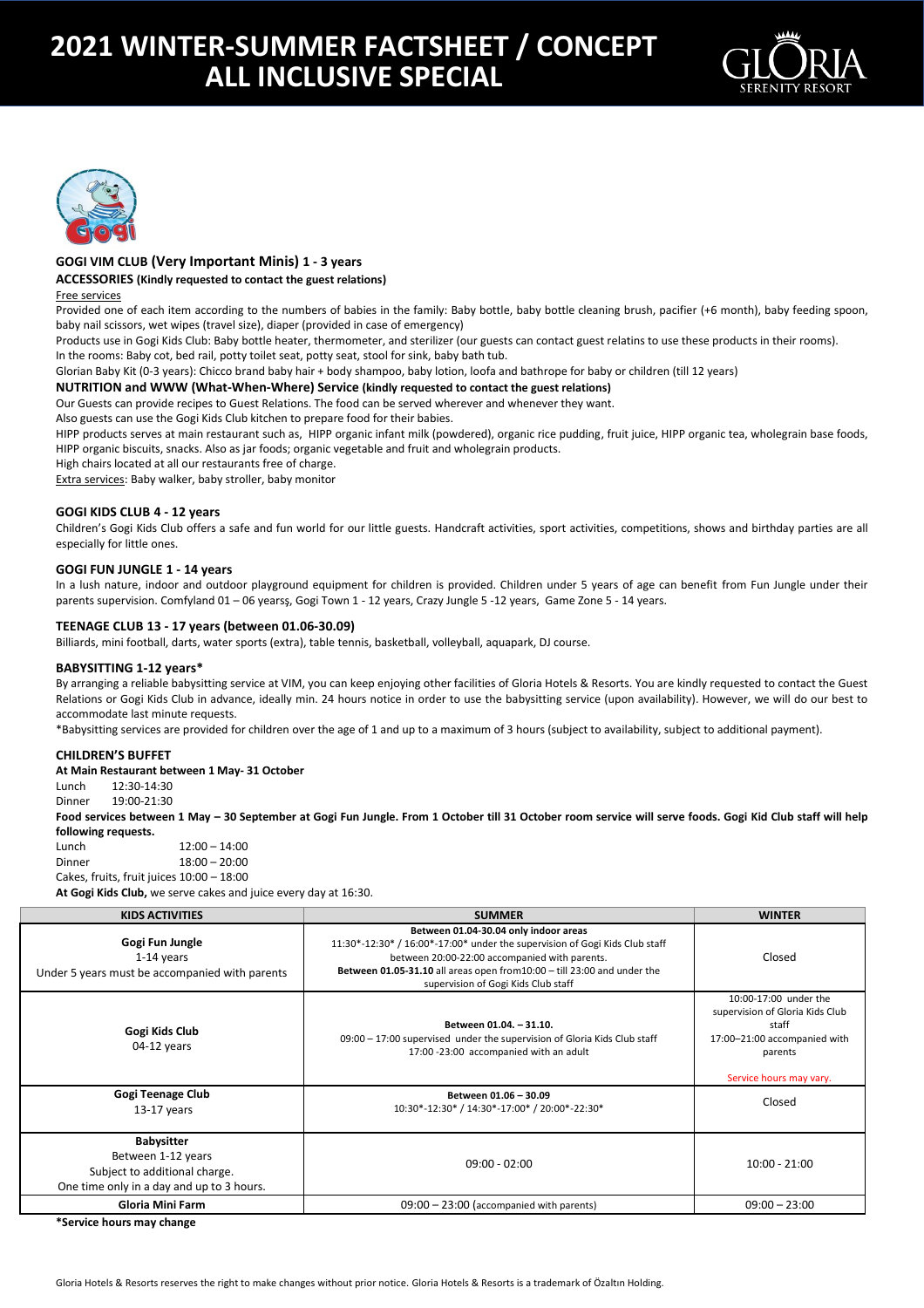



"Gloria Event" brings together the leading trends worldwide at Gloria Hotels & Resorts and defines art, show and events through an unusual entertainment concept put together by its own creative team. Enjoy lavish dance shows and concerts by Turkey's most admired performers, night club, beach parties, worlds famous DJ's, spectacular shows and sport activities. It's all here. And it all awaits...

#### **ARENA AMPHITHEATRE**

Decorated comfortably and equipped with special sound and light systems, bar and functional stage set-up, the Arena Amphitheatre with a capacity of 1,061, brings together famous giant productions selected amongst numerous dance, acrobatics and ethnic stage shows, with its guests at Gloria Hotels & Resorts. (located between Gloria Golf Resort & Gloria Serenity Resort)

#### **G-VENTURE**

When it's time to take your party under the stars, you'll want to head to G-Venture, located between the river and the sea. Nights under stars at Gloria shine like nowhere else… (located on the beach between Gloria Golf Resort & Gloria Serenity Resort)

#### **INSOMNIA**

Insomnia Night Club & Bar serves for you until the end of the party (at Gloria Entertainment center which located between Gloria Golf Resort & Gloria Serenity Resort).



**GAME CENTER** 

\*Game Center, where you will miss the dose of entertainment, offers entertainment for all ages. In \*Game Center, you can play bowling (6 lanes) and billiards with your children and friends, enjoy electronic gaming and virtual reality on vacation. You can add unforgettable moments to your holiday in Karaoke Bar, where music lovers spend time with pleasure.

**\* Our Game Center services are subject to charge.**

#### **GLORIA ACTIVITIES**

**Free of charge**: Boccia, Zumba, Pilates, beach volleyball, aerobic, Yoga, tennis courts and floodlight, water polo, gymnastic, table tennis, soft animation, mini football, basketball, dart.

Activities depending on season and weather conditions.

**Extra:** Tennis equipments and lessons, water sports, golf lessons, teetime & golf.



#### **WHAT IS AVAILABLE AT FIT GLORIA?**

Fit Gloria fitness centers offer service on the basis of the Gloria Hotels & Resorts quality and standards, with fully equipped and functional sports equipment and trainers. With the support of FIT Gloria trainers different programs for cardiovascular, strength and mind body are performed. Each guest visiting FIT Gloria will be welcomed and entertained on a Personal Coaching level.

#### **Summer and Winter Seasons Fitness open between 08:00 – 20:00. (Children under 16 years are not allowed)**

#### **FITNESS ACTIVITIES**

Total body\*, Power plate\*, Body pump\*, Stretching\*, personal training\*, Crunch\*, Cardio mix\*, Spinning, Bosu. **\*Subject to chage.**

| <b>ENTERTAINMENT &amp; ACTIVITIES AREA</b>                          | <b>SUMMER</b>   | <b>WINTER</b>                    |
|---------------------------------------------------------------------|-----------------|----------------------------------|
| Insomnia Night Club (+18 years) (at Entertainment Center)           | $23:00 - 03:00$ | $23:00 - 02:00$ only on Saturday |
| Entertainment Center Bar                                            | $16:00 - 00:00$ | $16:00 - 00:00$                  |
| Amphitheatre and Arena Bar                                          | during shows    | Closed                           |
| G-Venture (on the beach)                                            | $21:00 - 00:00$ | Closed                           |
| Tennis Courts (3 clay court) - lighting (free)                      | $09:00 - 21:00$ | $09:00 - 21:00$                  |
| Tennis lessons, tennis equipments (extra)                           | On Request      | On Request                       |
| Game Center-Bowling, Billiard, video games, virtual reality (extra) | $16:00 - 00:00$ | $16:00 - 00:00$                  |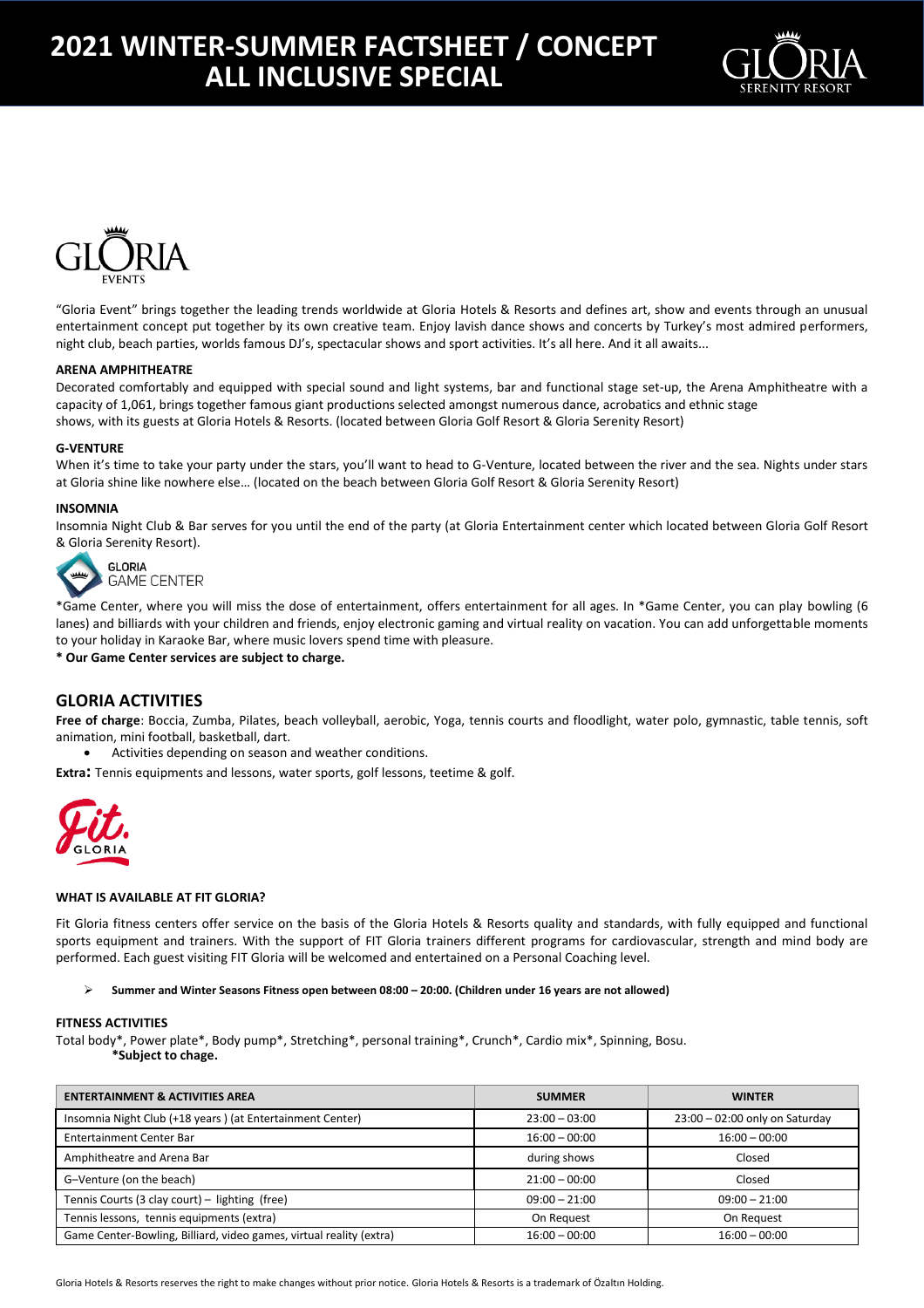

### **SERENITY SPA (3.500 m<sup>2</sup> )**

An ambiance with the unmistakable mark of luxury. A place of peace and tranquillity. A menu of spa treatments that is as innovative as they are restoring to the body. Certified therapists offer the latest in massage and body work, Far East rituals and native rituals such as the Turkish bath and European counterpart, the Finnish bath, are offered, all in private treatment rooms. Personal hairdressers and aestheticians are also part of the Serenity SPA.

| <b>SPA &amp; WELLNESS</b>                                                                                                                  | <b>SUMMER</b>   | <b>WINTER</b>                     |
|--------------------------------------------------------------------------------------------------------------------------------------------|-----------------|-----------------------------------|
| 15 Therapy rooms +1 Spa Suite, skin & sody care, massages & treatments, manicure – pedicure, 1 private Turkish bath<br>(subject to charge) |                 | $09:00 - 20:00$   $09:00 - 20:00$ |
| $65^{\circ}$ C & 90 $^{\circ}$ C Sauna, relax zone, indoor pool, 2 steam rooms, Hamam (Turkish bath)                                       | $09:00 - 20:00$ | $09:00 - 20:00$                   |

**Children under 16 years of age are not permitted to use the sauna, Turkish bath (Hamam) and steam room due to the health and safety reasons.**

#### **MASSAGES**

Masseurs and masseuses will indulge and pamper your body with the spa treatment of your choice - or a customized treatment suited to your individual need. • Body Rituals of Thermes Marins

- Candle massage
- 
- Gloria Vitality massage • Anti-stress massage
- 

#### **FACIAL TREATMENTS**

Treatment products of the highest quality are used for all facials. Brands such as world-renowned, Juliette Armand and CACI Your facialist will examine your skin and determine the treatment and products according to your personal skin type.

- Lifting Facial Treatment
- Vitamin C Facial Treatment
- Firming Face Treatment
- Mesotech Face Care

#### **BODY TREATMENTS**

As with facials, our body treatments all use the highest quality brands available. For added pleasure, a VIP Turkish bath is recommended before or after your treatment.

- Detoxifying Algae
- CACI Full Body
- Zoner Body Care
- Mesotech Body Care

#### **SALON TREATMENTS**

Manicure and pedicure sessions are available in the private treatment rooms. Each treatment includes a mini massage of either the hands or feet to increase circulation and stimulate skin regeneration.

#### **SPA SUITE**

A Turkish bath, Jacuzzi and a Finnish sauna offer you a warm respite, a way to indulge the body, warm the soul. It's recommended for before or after your treatment to help your body further Eliminate toxins.

#### **SPA PAVILION**

For those who enjoy the open air, a SPA session may be booked in our Spa Pavilion. You'll feel the sea breeze on your skin, breathe the fragrant air. It's a spa treatment where nature and healing combine for ultimate healing (Closed in winter).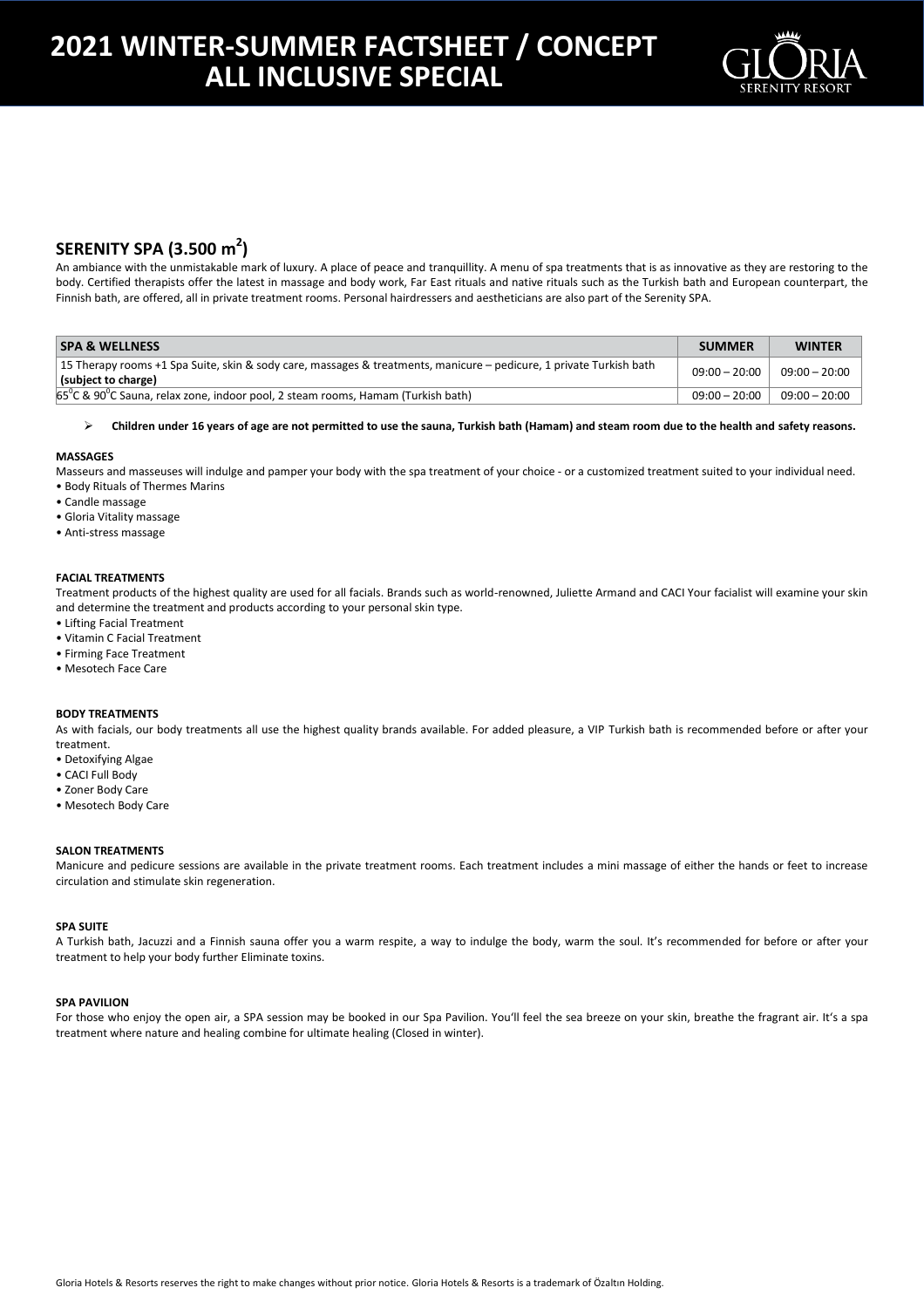



Gloria Hotels & Resorts guests have the privilege to use the only 45-hole golf course of the Mediterranean Riviera with its two 18-hole championship courses and a 9-hole Verde Golf Course, designed by the famous golf architect Michel Gayon and preferred not only by golf enthusiasts but by professionals as well.

Gloria Golf Academy & Driving Range 5 Putting Greens 6 Bunker Greens 7 Chipping & Pitching Greens

The Gloria Golf Academy and range area is the largest purpose built training facility in Turkey. Whether you are a beginner or a professional wishing to practice, the Gloria Golf Academy has everything.

Lessons for both individuals and groups are available from Our PGA and TPGA qualified teaching professionals, Nike, Taylor Made and Titleist golf clubs are available to use, while the indoor Arena uses Flightscope and SAM putt lab technology. The facilities include five putting greens, six bunker greens, seven chipping and pitching greens, a wedge practice area, 48 covered range bays and 50 grass tee bays. The Gloria Golf Academy covers an area of  $3500 \text{ m}^2$ .

Greens: Bermuda grass tifway 328 Fairway: Bermuda grass tifway 419

The Gloria Golf Club, designed by the acclaimed French golf architect, Michel Gayon, offers a total of 45 holes with two 18-hole championship courses and a 9-hole course. It is the region´s and Turkey´s largest golf club, even Europe´s second largest one. Located in one of the world's finest holiday destinations in Belek, Antalya, Gloria Hotels & Resorts is listed among the world's top hotels for both its architecture, services and amenities. Gloria Golf Club is recognized as one of the best in the region, which is Turkey's golf heaven known to offer a favorable climate 12 months of the year. It also hosts internationally acclaimed golf events.

Gloria Golf Club courses have been crowned with esteemed and selected awards of the world of golf for their excellent technical maintenance and superior design. First Class services including fine gourmet experiences are presented to our much valued guests. You will be enchanted by the nature, wildlife and weather our region boasts. Our first class experience will make you feel at home. We, as Gloria, feel that you are a much valued part of our great family. Here, we present you with the finest, most privileged and selected

experiences to enjoy.

- Gloria "Old" Golf Course (18-hole, 72 Par, 6529 m)
- Gloria "New" Golf Course (18-hole, 72 Par, 6523 m)
- Gloria "Verde" Golf Course (9-hole, 35 Par, 2923 m)

#### **Gloria Select Courses**

- The Gloria Select Courses with 18-hole combine the best Gloria Courses:
- Select New Course (18-hole, Par 72, 6350 m)
- Select Old Course (18-hole, Par 72, 6492 m)

#### **Food & beverage services in Gloria Golf Club are extra.**

| <b>GOLF</b>                                             | <b>SUMMER</b>            | <b>WINTER</b>    |
|---------------------------------------------------------|--------------------------|------------------|
| Golf & Golf Lessons (extra)                             | With reservation         | With reservation |
| Group Golf Lessons at Gloria Golf Club (1 hour per day) | Free between 15.06-31.08 | N/A              |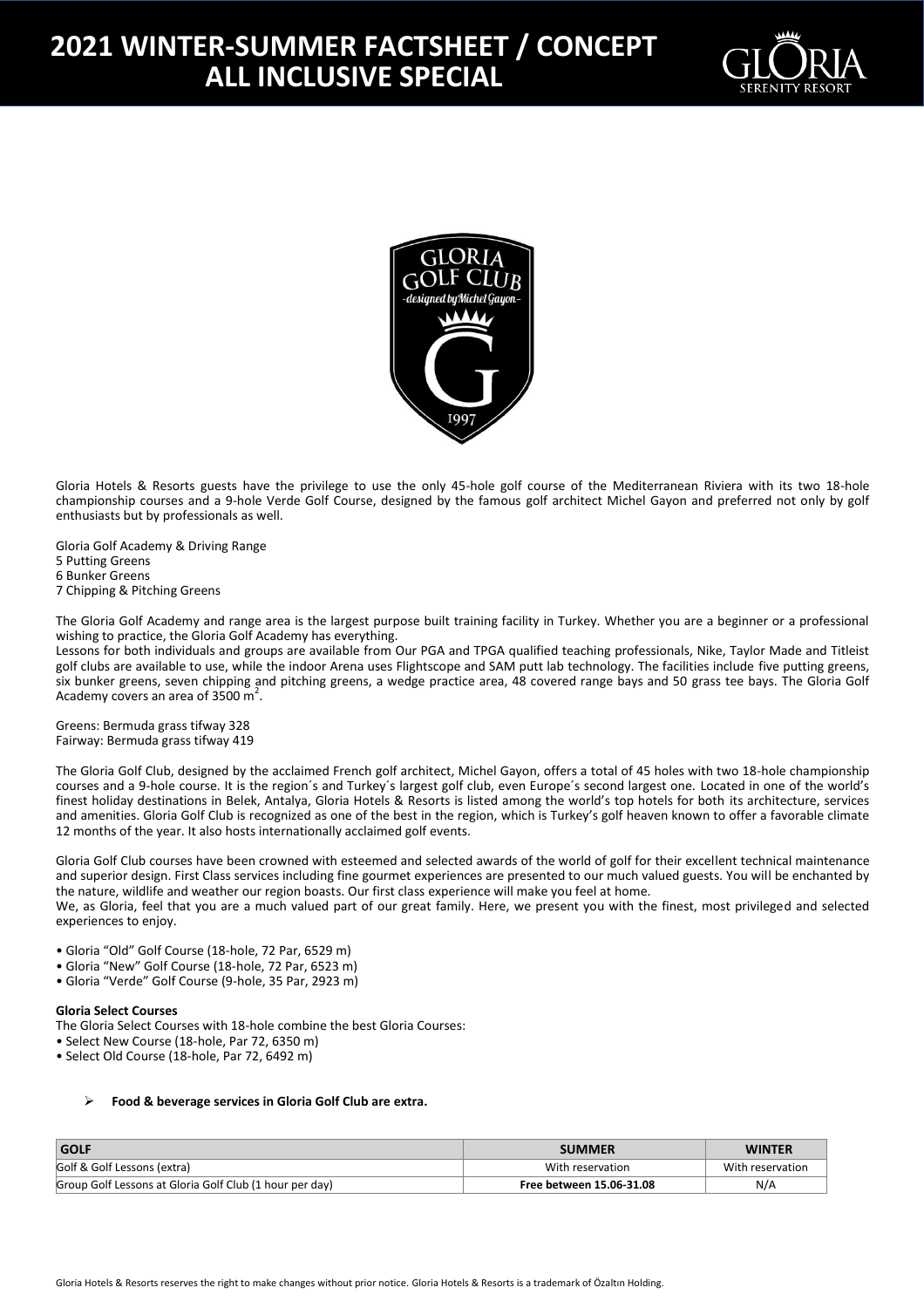

# **GLORIAMICE**

**Meeting rooms and equipment are subject to extra payment. You can contact our MICE department for meeting groups, special services and price details**

| <b>MEETING ROOMS</b> | <b>WIDHT</b> | <b>LENGTH</b>   | <b>AREA</b>        | <b>HEIGHT</b>    | <b>BANQUET</b> | <b>U SHAPE</b><br><b>BANQUET</b> | <b>THEATRE</b> | <b>CLASS</b> |
|----------------------|--------------|-----------------|--------------------|------------------|----------------|----------------------------------|----------------|--------------|
| Faces Halls          | 10,5 m       | 24 m            | $251 \text{ m}^2$  | 3,8 <sub>m</sub> | 70 Pax         | -                                | 160 Pax        | 80 Pax       |
| Faces I (Daylight)   | 10,5 m       | 6,5 m           | $68 \text{ m}^2$   | 3,8 <sub>m</sub> | 30 Pax         | 14 Pax                           | 45 Pax         | 27 Pax       |
| Faces II (Daylight)  | 10,5 m       | 11 <sub>m</sub> | 115 m <sup>2</sup> | 3,8 <sub>m</sub> | 48 Pax         | 24 Pax                           | 65 Pax         | 30 Pax       |
| Faces III (Daylight) | 10,5 m       | 6,5 m           | $68 \text{ m}^2$   | 3,8 <sub>m</sub> | 30 Pax         | 20 Pax                           | 45 Pax         | 24 Pax       |

### **WEDDING & ORGANIZATION**

As you open this new page in your life, we, as the Gloria Hotels & Resorts team, wish you joy and happiness!

Our wedding packages are designed to make your special day even more wonderful: our unparalleled expertise, our years of experience and our matchless hospitality, combined with our strong work ethic, ensure that your wedding goes smoothly, whether it is a large gathering or a more intimate event.

For the most elegant and modern weddings, Gloria Hotels & Resorts is at your service: your theme, presented flawlessly. An unforgettable menu, prepared by our experienced catering staff and beautifully served to your guests by our dynamic team. Every detail considered with our unique approach.

Just say yes and let the Gloria Hotels & Resorts team deal with the rest of the details…